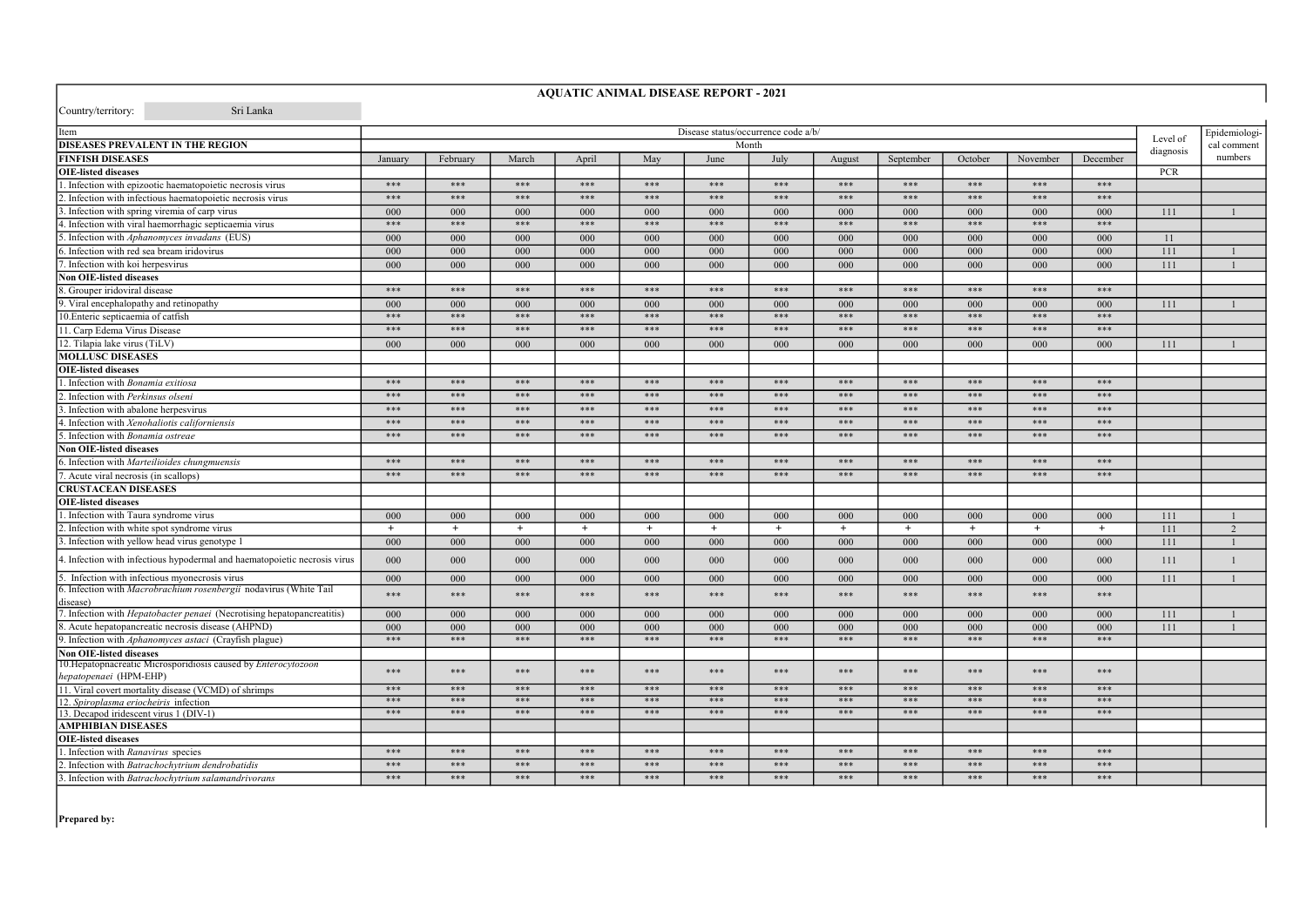|           | Name: Dr. K.H.D.T. Kasagala |
|-----------|-----------------------------|
| Position: | <b>Veterinary Surgeon</b>   |
| Date:     | 2022-03-24                  |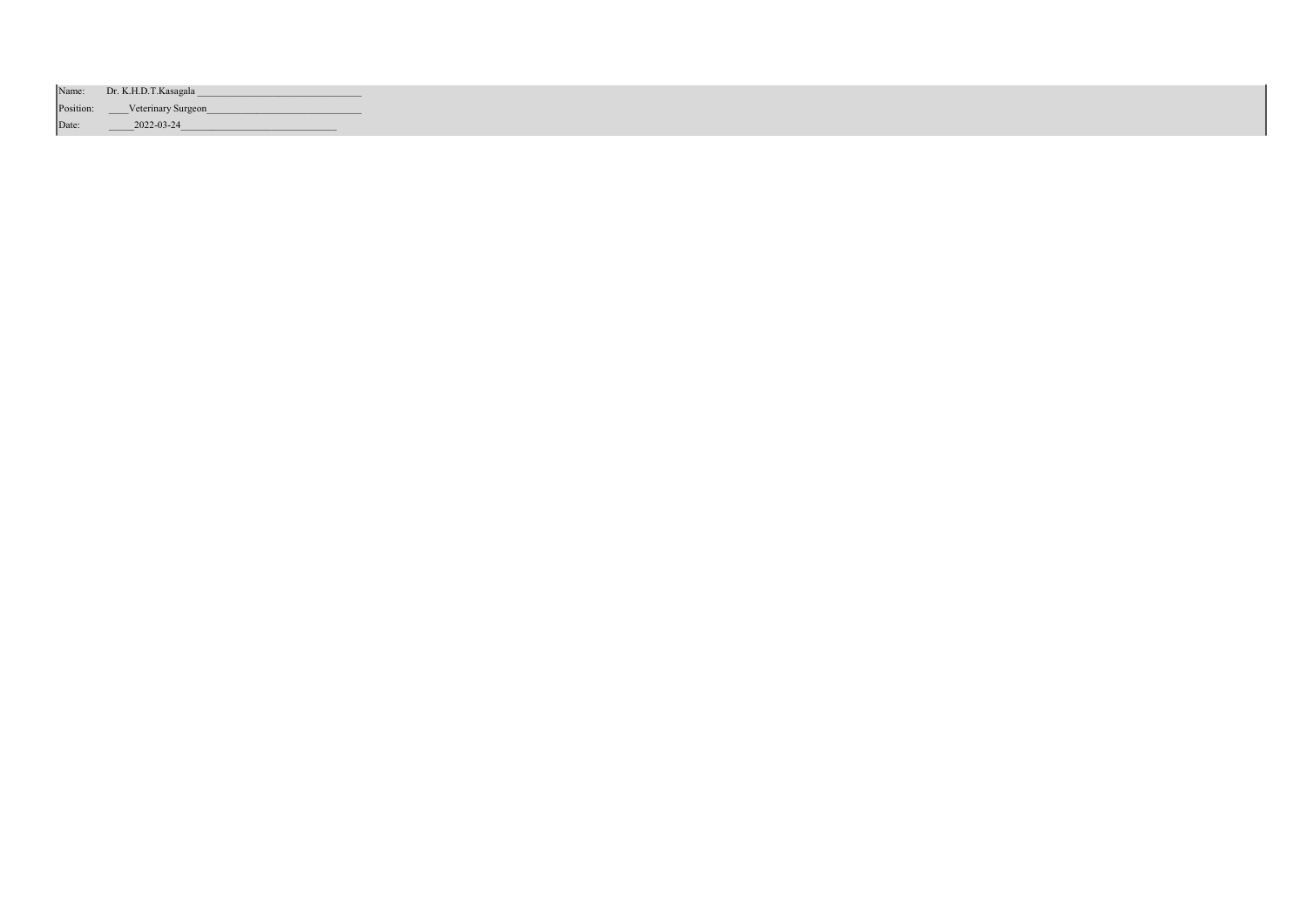|                                                | <b>ANY OTHER DISEASES OF IMPORTANCE</b>                                                                                             |                            |                                                     |                                                         |  |  |  |  |  |
|------------------------------------------------|-------------------------------------------------------------------------------------------------------------------------------------|----------------------------|-----------------------------------------------------|---------------------------------------------------------|--|--|--|--|--|
|                                                |                                                                                                                                     |                            |                                                     |                                                         |  |  |  |  |  |
| $\overline{2}$                                 |                                                                                                                                     |                            |                                                     |                                                         |  |  |  |  |  |
|                                                |                                                                                                                                     |                            |                                                     |                                                         |  |  |  |  |  |
|                                                | DISEASES PRESUMED EXOTIC TO THE REGION <sup>b</sup>                                                                                 |                            |                                                     |                                                         |  |  |  |  |  |
| <b>LISTED BY THE OIE</b>                       |                                                                                                                                     |                            |                                                     |                                                         |  |  |  |  |  |
|                                                | Finfish: Infection with HPR-deleted or HPR0 salmon anaemia virus; Infection with salmon pancreas disease virus;                     |                            |                                                     |                                                         |  |  |  |  |  |
|                                                | Infection with Gyrodactylus salaris.                                                                                                |                            |                                                     |                                                         |  |  |  |  |  |
|                                                | Molluses: Infection with Marteilia refringens; Perkinsus marinus.                                                                   |                            |                                                     |                                                         |  |  |  |  |  |
|                                                |                                                                                                                                     |                            |                                                     |                                                         |  |  |  |  |  |
| <b>NOT LISTED BY THE OIE</b>                   |                                                                                                                                     |                            |                                                     |                                                         |  |  |  |  |  |
| Finfish: Channel catfish virus disease         |                                                                                                                                     |                            |                                                     |                                                         |  |  |  |  |  |
| $a/$ Please use the following occurrence code: |                                                                                                                                     |                            |                                                     |                                                         |  |  |  |  |  |
| Occurrence code and                            | <b>Definition</b>                                                                                                                   | Occurrence code and symbol |                                                     | <b>Definition</b>                                       |  |  |  |  |  |
| symbol                                         |                                                                                                                                     |                            |                                                     |                                                         |  |  |  |  |  |
| Disease present                                | The disease is present with clinical signs in the whole                                                                             | Disease absent             | The disease was absent in the country during the    |                                                         |  |  |  |  |  |
| Disease limited to one                         | country (in domestic species or wildlife)<br>The disease is present with clinical signs, and limited to one                         |                            | reporting period (in domestic species or wildlife). |                                                         |  |  |  |  |  |
| or more zones                                  | or more zones/compartments (in domestic species or                                                                                  |                            |                                                     |                                                         |  |  |  |  |  |
| $+()$                                          | wildlife)                                                                                                                           | Never reported             | The disease has "never been reported" (historically |                                                         |  |  |  |  |  |
|                                                |                                                                                                                                     | 0000                       |                                                     | absent) for the whole country in domestic species and   |  |  |  |  |  |
| Infection/infestation                          | Confirmed infestation or infection using diagnostic tests, but                                                                      |                            | wildlife.                                           |                                                         |  |  |  |  |  |
| $+?$                                           | no clinical signs observed (in domestic species or wildlife)                                                                        |                            |                                                     | No information is available regarding the presence or   |  |  |  |  |  |
| Infection/infestation                          |                                                                                                                                     | No information             |                                                     | the absence of this disease during the reporting period |  |  |  |  |  |
| limited to one or more                         | Confirmed infestation or infection using diagnostic tests, but                                                                      | ***                        | (in domestic species or wildlife).                  |                                                         |  |  |  |  |  |
| zones                                          | no clinical signs observed and limited to one or more                                                                               |                            |                                                     |                                                         |  |  |  |  |  |
| $+2()$                                         | zones/compartments (in domestic species or wildlife)                                                                                |                            |                                                     |                                                         |  |  |  |  |  |
| Disease suspected                              | The presence of the disease was suspected but not                                                                                   |                            |                                                     |                                                         |  |  |  |  |  |
|                                                | confirmed (in domestic species or wildlife)                                                                                         |                            |                                                     |                                                         |  |  |  |  |  |
| Disease suspected but                          |                                                                                                                                     |                            |                                                     |                                                         |  |  |  |  |  |
| not confirmed and                              | The presence of the disease was suspected but not<br>limited to one or more confirmed and limited to one or more zones/compartments |                            |                                                     |                                                         |  |  |  |  |  |
| zones                                          | (in domestic species or wildlife)                                                                                                   |                            |                                                     |                                                         |  |  |  |  |  |
| 20                                             |                                                                                                                                     |                            |                                                     |                                                         |  |  |  |  |  |

b/ If there is any changes on historical data, please highlight in RED

## 1. Epidemiological comments:

(Comments should include: 1) Origin of the disease or pathogen (history of the disease); 2) Species affected; 3) Disease characteristics (unusual clinical signs or lesions); 4) Pathogen (isolated/sero-typed); 5) Mortality (8) Preventive/control measures taken; 9) Samples sent to national or international laboratories for confirmation (indicate the names of laboratories;); 10) Published paper (articles in journals/website, etc), and 11) Unkn

| Comment No. |                                                                                                                                                                                                                                                                                                                                                                                                                                                                                                                                                                                                                                                                                                                                                                                                                                                                                                                                                                                                                                                                                                                                                                                                                                                                                                                                                                                                                                                                                                                                                                                                                                                                                                                                                                                  |
|-------------|----------------------------------------------------------------------------------------------------------------------------------------------------------------------------------------------------------------------------------------------------------------------------------------------------------------------------------------------------------------------------------------------------------------------------------------------------------------------------------------------------------------------------------------------------------------------------------------------------------------------------------------------------------------------------------------------------------------------------------------------------------------------------------------------------------------------------------------------------------------------------------------------------------------------------------------------------------------------------------------------------------------------------------------------------------------------------------------------------------------------------------------------------------------------------------------------------------------------------------------------------------------------------------------------------------------------------------------------------------------------------------------------------------------------------------------------------------------------------------------------------------------------------------------------------------------------------------------------------------------------------------------------------------------------------------------------------------------------------------------------------------------------------------|
|             | There are four labs operated in Sri Lanka for aquatic animal diseases diagnosis. Central Veterinary Investigation Center (CVIC) of Veterinary Research Institute (VRI) is under Department of Animal Production and<br>Health.The other major laboratories are National Aquatic Resources Research and Development Agency (NARA), National Aquaculture Development Authority (NAQDA) and Center for Aquatic Animal Disease Diagnosis and<br>Research (CADDAR).<br>The PCR test for Spring viraemia of carp (SVC), Koi herpesvirus disease (KHV), Red seabream iridoviral disease (RSID), Viral encephalopathy and retinopathy (VNN), Megalocytivirus and Tilapia lake virus<br>(TiLV) are conducted by CVIC according to OIE manual, reputed scientific literature and IQ 2000 kits for import and export susceptible fish species on requirements.<br>CVIC/VRI conducted PCR test for Taura syndrome virus, white spot syndrome virus, yellow head virus genotype 1, infectious hypodermal and haematopoietic necrosis virus, infectious myonecrosis virus, infectious myonecrosis v<br>Hepatobacter penaei (Necrotising hepatopancreatitis) and Acute hepatopancreatic necrosis disease according to OIE manual. PCR for Enterocytozoon hepatopenaei (EHP) was conducted by IQ 2000 kits.CVIC has newly<br>introdcued IQ 2000 kits for RNA viruses for shrimp and fish diseases along with OIE manual methods The PCR test for shrimp diseases were conducted by CVIC for imported brood stocks and F-1 genaration with NAQDA<br>laboratory. NARA and NAQDA conduct PCR test for mainly for WSSV in farmed shrimps routinely.<br>CVIC is involved in proficiency testing (PT) for WSSV.IHHNV. Vp-AHPND, YHV-1, TSV, IMNV,RSIV, KHV (CvHV-3),VNN and SVCV with CSIRO Australia. |